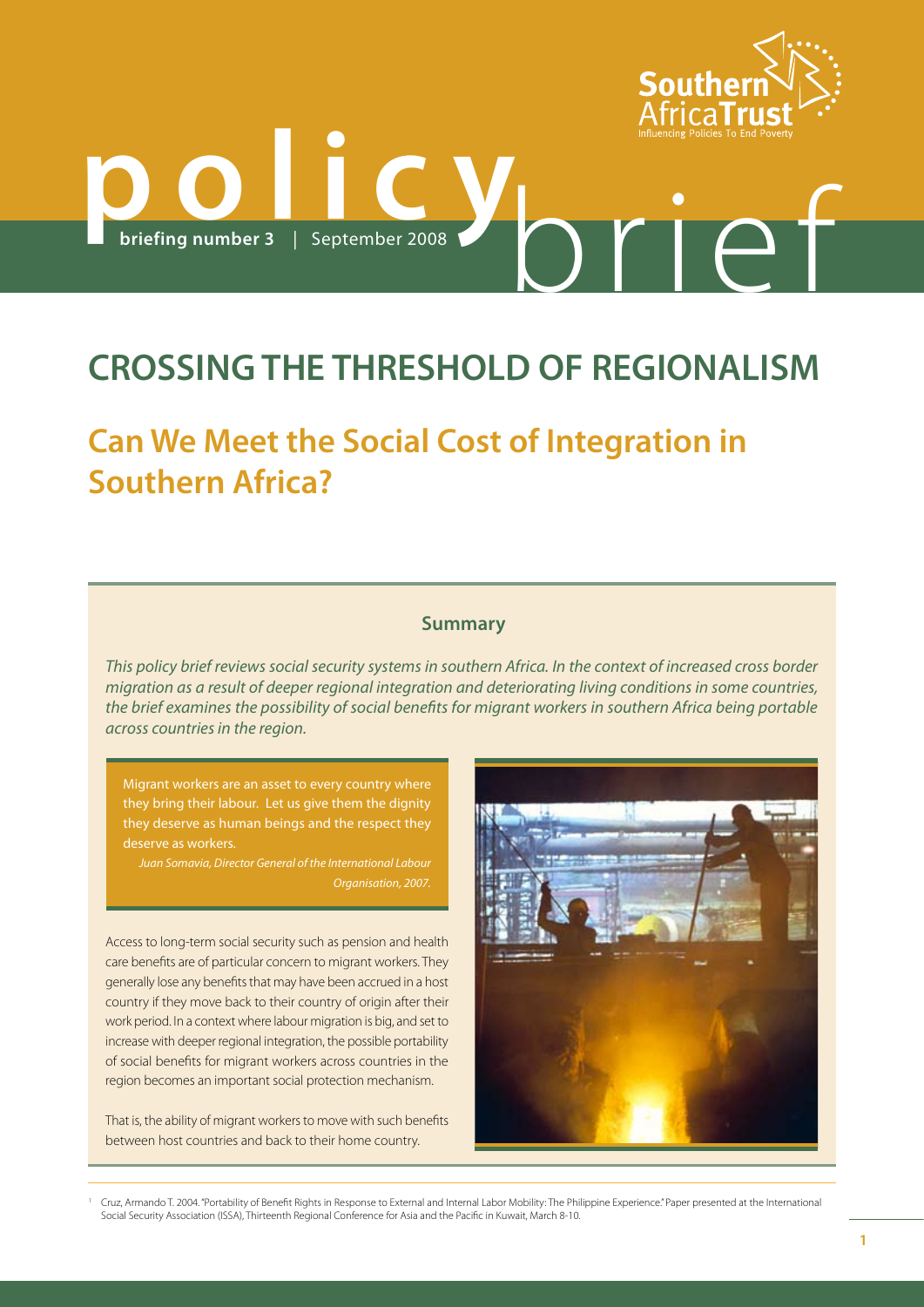

Portability in this context is understood as the migrant worker's ability to "preserve, maintain and transfer acquired social security rights" independent of nationality and country of residence<sup>1</sup>.

The administrative procedures associated with portability mainly refer to the totalization of periods of insurance in the host and the home country to determine the migrant worker's pension benefits in both countries, the extraterritorial payment of pensions, and transfers between authorities in both countries to guarantee continued coverage for migrants.

Any meaningful regional social protection system should integrate social assistance with social services and ensure that migrant workers do not fall below acceptable minimum standards of social security, regardless of residence.

This policy brief raises the importance of such a regionallyfocused social security system as an important instrument for improving the quality of life for migrant workers; thereby contributing to overcoming poverty and more effectively managing the movement of people between countries in the region.

The current trend shows that the ideals of social justice and equity, which are a strong basis for poverty reduction efforts, are being undermined due to the absence of a regional framework for the portability of social benefits of migrant workers.

Also, by failure to coordinate efforts at the regional level to address the social costs associated with economic adjustments for deeper regional integration.

The Southern Africa Development Community (SADC) committed itself to promoting social protection in Article 10 of the SADC Charter of Fundamental Social Rights. It affirms that:

- Member States shall create an enabling environment so that every worker in the region shall have a right to adequate social protection and shall, regardless of status and the type of employment, enjoy adequate social security benefits;
- Persons who have been unable to either enter or re-enter the labour market and have no means of subsistence shall be entitled to receive sufficient resources and social assistance.

SADC has also developed a Code on Social Security to provide guidelines for the development and consolidation of social security. Article 4.1 of the Social Security Code says that everyone in SADC has the right to social security. The Code includes different forms of social security. It also emphasises protection against collective risks and the establishment of an independent monitoring mechanism.

While SADC member states have been consolidating their social protection systems since the end of colonial rule, social protection systems in the majority of the countries have not provided an effective buffer against poverty. Social protection instruments being used in SADC are not adequately responsive to the socio-economic circumstances of the region. But more importantly, these benefits are not portable by migrant workers when they return to their home countries especially those related to social insurance.

The consequence is that, in a context of increased cross-border migration, the majority of migrants lose their social insurance contributions when they return home.

This policy brief makes the case for the development of a comprehensive framework for the portability of social benefits for migrant workers in the region that will ensure that, when migrants work in a host country, they can access social benefits and, when they return to their home countries, they do not lose the social benefits that they may have accrued in the host country.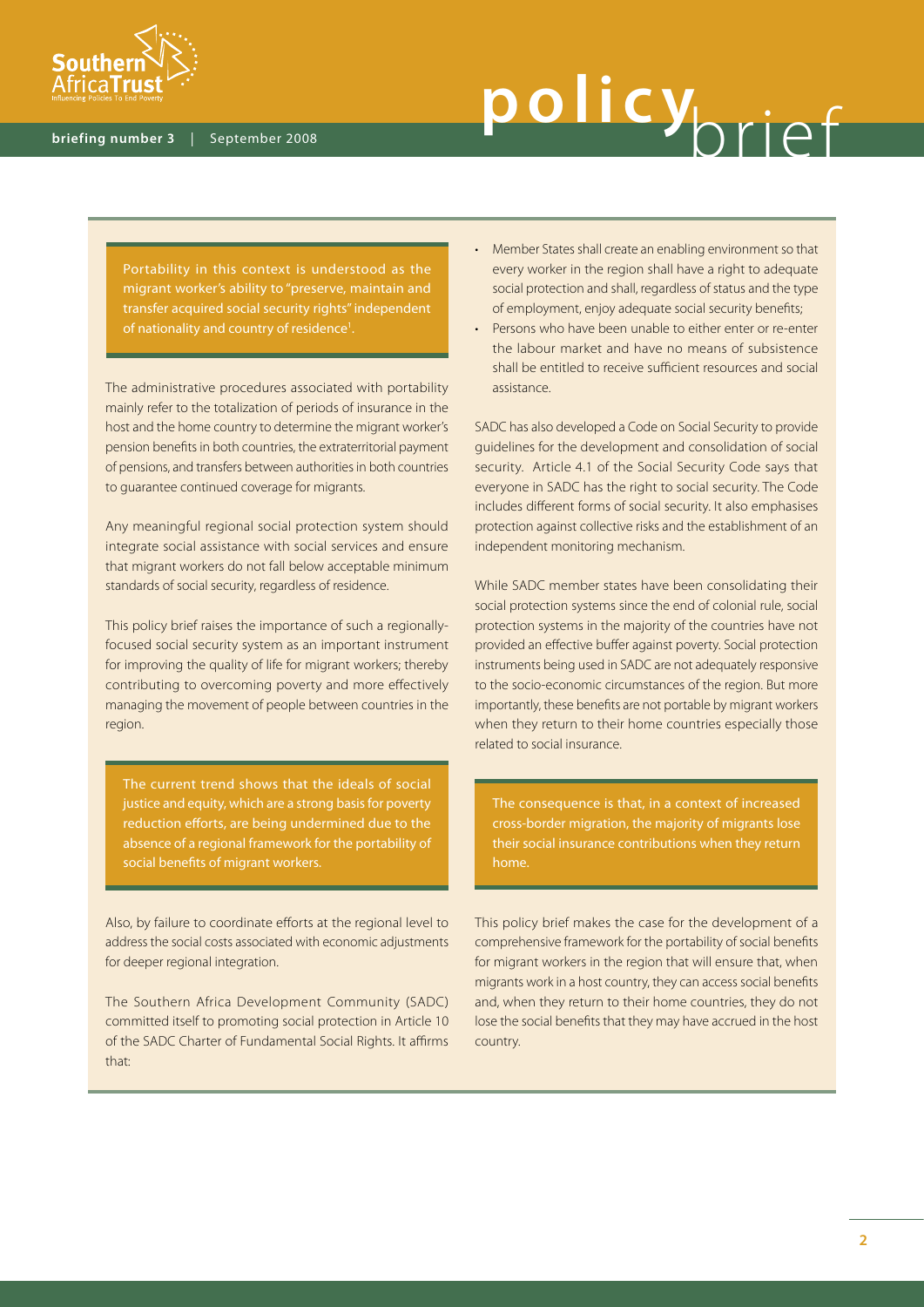

### **Introduction**

Southern Africa is characterised by high levels of job seeking migrant workers. Migration has increasingly characterized the southern African region and will continue to do so in light of SADC's regional integration agenda. Labour migration in Africa has a long tradition. Large-scale migratory movements preceded the colonial division of the region and have generally ignored national boundaries since political independence.

Migration provides opportunities for people to enhance their skills, transfer knowledge and deepen and share their cultural experiences.

In the less developed parts of the SADC region, where most migrants come from, positive contributions of migration are reflected in remittance flows, investments, technology and critical skills development through return migration and other contributions of communities.

Many African countries are now both countries of origin and host countries for migrant workers. According to the International Labour Orgainisation (ILO), at the beginning of the 21st century the total number of people living outside of their countries of origin worldwide was estimated at over 150 million, of which the ILO counts some 100 million as migrant workers and their families. From the ILO's estimates, Africa has among the largest numbers of migrant workers – about 20 million people, or about one-fifth of the global total<sup>1</sup>.

Labour migration in SADC shows an upward trend to South Africa, Namibia, and Botswana – the relatively richer countries in the region. These movements do not only include mining and agricultural workers but also professionals and skilled workers (See Table 1 below).

### *Table1: Typology of current international migration in southern Africa according to typical characteristics and country of origin/destination*

| <b>Type of migration</b>                                                                                                                                       | <b>Description of migrants</b>                                                                                                    | <b>Country</b>                                                                 |                                                                            |  |  |  |  |  |
|----------------------------------------------------------------------------------------------------------------------------------------------------------------|-----------------------------------------------------------------------------------------------------------------------------------|--------------------------------------------------------------------------------|----------------------------------------------------------------------------|--|--|--|--|--|
|                                                                                                                                                                |                                                                                                                                   | Origin                                                                         | <b>Destination</b>                                                         |  |  |  |  |  |
| Permanent                                                                                                                                                      | Permanent residents<br>Naturalised citizens<br>Amnesty beneficiaries                                                              | Non-African sources; rest of<br>southern Africa and Africa, Asia<br>and Europe | Botswana, South Africa and Namibia                                         |  |  |  |  |  |
| Labour                                                                                                                                                         | Unskilled/semi-skilled<br>Skilled/professional                                                                                    | Rest of southern Africa<br>Rest of southern Africa and Africa                  | South Africa (for mines and farms)<br>Botswana, South Africa and Namibia   |  |  |  |  |  |
| Refugees and Asylum<br>seekers                                                                                                                                 | Fleeing home country                                                                                                              | 7imbabwe<br>Namibia<br>Swaziland<br><b>Botswana</b><br>South Africa            | Botswana, South Africa<br>Botswana, South Africa                           |  |  |  |  |  |
|                                                                                                                                                                | Repatriated/returning home                                                                                                        | Rest of southern Africa<br>Rest of Africa                                      | South Africa<br>Namibia, Zimbabwe<br>South Africa<br>South Africa, Namibia |  |  |  |  |  |
|                                                                                                                                                                | Clandestine<br>(undocumented, trafficked/<br>smuggled)                                                                            | Mozambique<br><b>7imbabwe</b><br>Swaziland<br>Non-African sources              | South Africa<br>South Africa<br>South Africa<br>South Africa               |  |  |  |  |  |
| Undocumented/<br>illegal/<br>clandestine/<br>irregular/<br>unauthorised                                                                                        | Migrants lacking documents<br>authorising stay/residence;<br>'overstayers'; amnesty defaulters<br>for refugee<br>Or asylum status | South Africa and Botswana                                                      | Rest of southern Africa<br>Rest of Africa                                  |  |  |  |  |  |
| Itinerant traders and<br>business persons                                                                                                                      | Women traders; smugglers of<br>goods; drug dealers; small arms<br>dealers                                                         | Various countries                                                              | Various countries                                                          |  |  |  |  |  |
| Notes: Temporary contract workers; temporary professional transients, 'brain circulation'; including 'clandestine/ illegal workers'<br>[after Appleyard 1991]. |                                                                                                                                   |                                                                                |                                                                            |  |  |  |  |  |

*Source: Adapted from Oucho 2006:50, Table 3.1*

<sup>&</sup>lt;sup>1</sup> ILO Africa Labour Migration Policy Initiative, Social Protection Sector, Ouagadougou, April, 2002.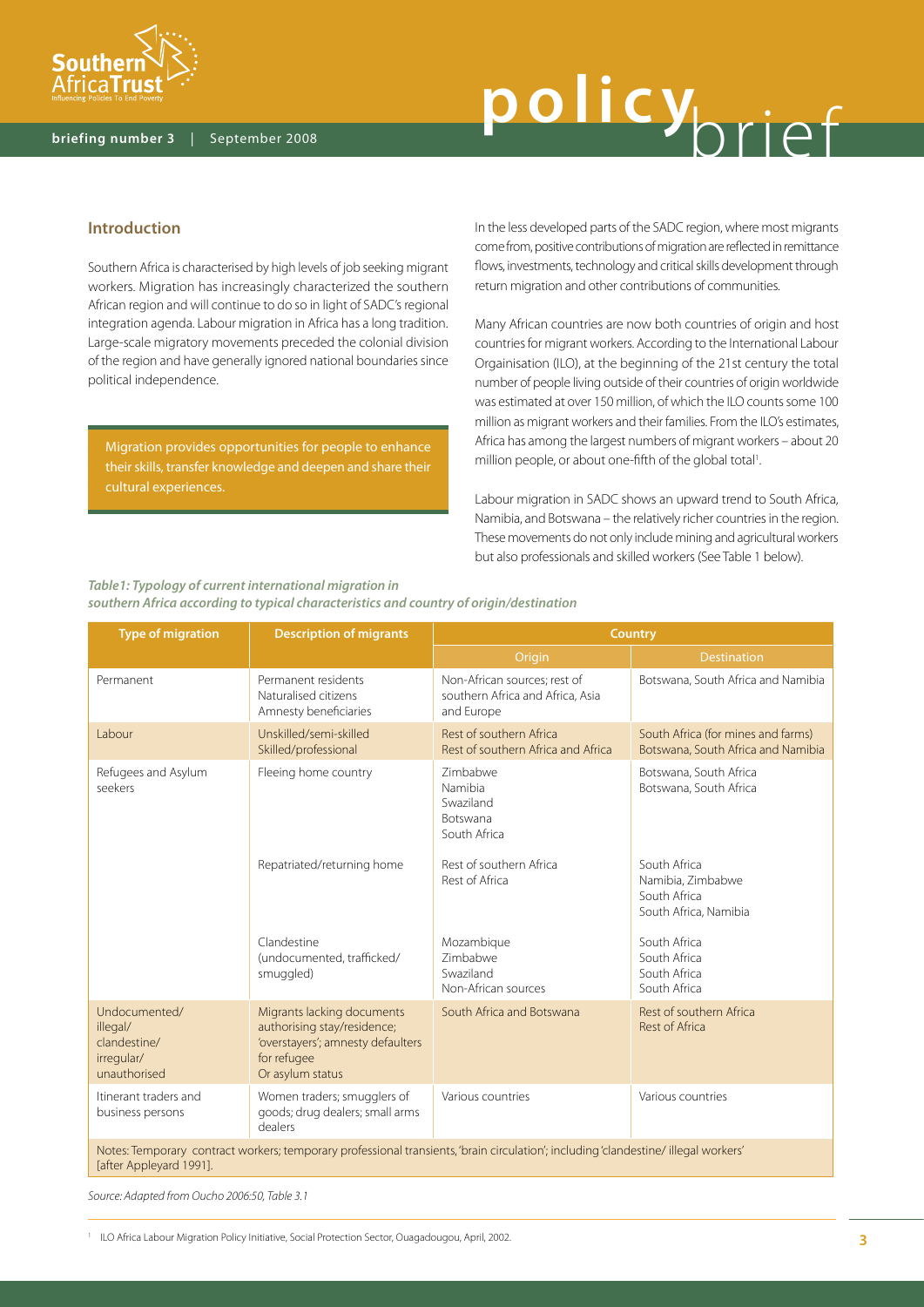

Table 2 below shows an upward trend in the total workforce in the South African mines from some SADC countries between 1990 and 2006. After 1994, legal contract migration to the mines and farms of South Africa from Botswana, Lesotho, Mozambique, and Swaziland continued to rise. The size of the South African mining workforce dropped from 376,000 in 1990 to 230,000 in 2000, due to a stagnant gold price and rising costs which forced many mines to close and downsize in the 1990s.

With higher gold prices in 2006, however, the workforce rose again to around 268,000. Mining companies increasingly subcontracted core production functions. Over 15 percent of the mining labor force worked for contractors by 2000 according to a study of subcontracting published by the Southern Africa Migration Project (SAMP). Retrenched Mozambican and Lesotho miners were an important source of new labour.

Non-South African migrants became a larger proportion of the mine workforce, rising from 47 percent in 1990 to nearly 60 percent by 1999. In particular, Mozambicans' share of the mine workforce increased from 12 percent in 1990 to 25 percent in 2000.

As seen in Table 2, the South African gold mining industry entered a period of renewed expansion after 2000. The mining companies fought hard to keep their right to hire foreign contract workers without government interference.

A SADC Today report of 1999 notes that without cheap migrant labourers over a sustained period, South Africa's key gold mining industry and farming would probably not have been developed to the level that it did over the years. It adds however, that there has been little or no public recognition of this fact<sup>2</sup>.

| Year | <b>South Africa</b> | <b>Botswana</b> | Lesotho | Mozambique | <b>Swaziland</b> | % Foreign | <b>Total</b> |  |
|------|---------------------|-----------------|---------|------------|------------------|-----------|--------------|--|
| 1990 | 199,810             | 14,609          | 99,707  | 44,590     | 17,757           | 47        | 376,473      |  |
| 1991 | 182,226             | 14,028          | 93,897  | 47,105     | 17,393           | 49        | 354,649      |  |
| 1992 | 166,261             | 12,781          | 93,519  | 50,651     | 16,273           | 51        | 339,485      |  |
| 1993 | 149,148             | 11,904          | 89,940  | 50,311     | 16,153           | 53        | 317,456      |  |
| 1994 | 142,839             | 11,099          | 89,237  | 56,197     | 15,892           | 55        | 315,264      |  |
| 1995 | 122,562             | 10,961          | 87,935  | 55,140     | 15,304           | 58        | 291,902      |  |
| 1996 | 122,104             | 10,477          | 81,357  | 55,741     | 14,371           | 58        | 284,050      |  |
| 1997 | 108,163             | 9,385           | 76,361  | 55,879     | 12,960           | 59        | 262,748      |  |
| 1998 | 97,620              | 7,752           | 60,450  | 51,913     | 10,336           | 57        | 228,071      |  |
| 1999 | 99,387              | 6,413           | 52,188  | 46,537     | 9,307            | 54        | 213,832      |  |
| 2000 | 99,575              | 6,494           | 58,224  | 57,034     | 9,360            | 57        | 230,687      |  |
| 2001 | 99,560              | 4,763           | 49,483  | 45,900     | 7,841            | 52        | 207,547      |  |
| 2002 | 116,554             | 4,227           | 54,157  | 51,355     | 8,698            | 50        | 234,991      |  |
| 2003 | 113,545             | 4,204           | 54,479  | 53,829     | 7,970            | 51        | 234,027      |  |
| 2004 | 121,369             | 3,924           | 48,962  | 48,918     | 7,598            | 47        | 230,771      |  |
| 2005 | 133,178             | 3,264           | 46,049  | 46,975     | 6,993            | 43        | 236,459      |  |
| 2006 | 164,989             | 2,992           | 46,082  | 46,707     | 7,124            | 38        | 267,894      |  |

### *Table 2. Sources of Migrant Labor on the South African Gold Mines, 1990-2006*

<sup>2</sup> www.sardc.net/editorial/sadctoday/v2-6-04-1999/v2-6-04-1999-7.htm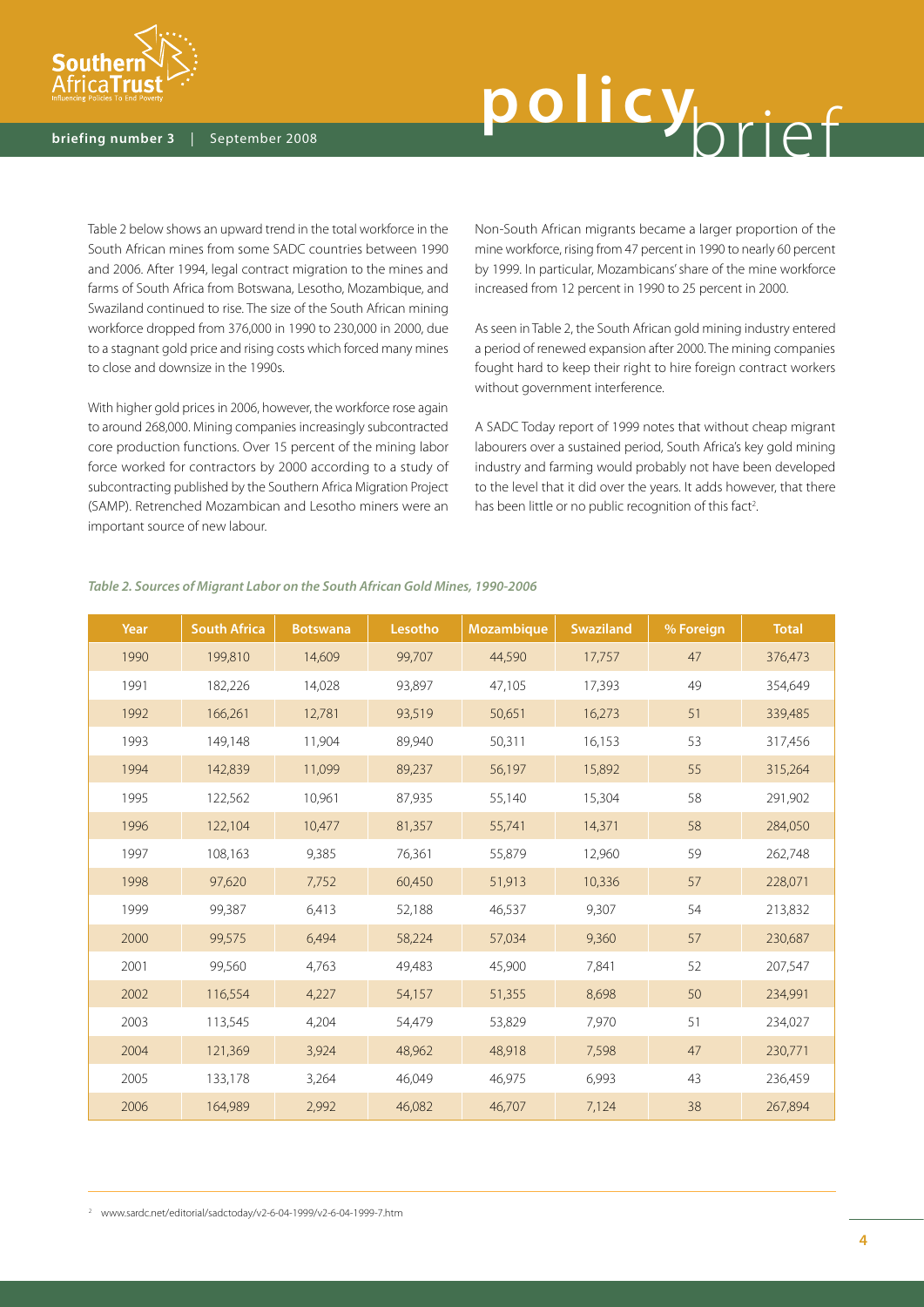

### **policy Policies To End Poetry**<br>briefing number 3 | September 2008<br>briefing number 3 | September 2008

Recent developments in SADC are also seen to be a cause of the increase of people migrating to South Africa, Botswana and Namibia – as a result of poverty, economic pressures and political instability in their countries. Political instability in Zimbabwe coupled with dwindling investor confidence have resulted in poor performance in key sectors of the economy. In response to this, most industries have down-scaled operations or, in some cases, closed down. This has resulted in high unemployment levels and greater "informalisation" of the economy. Consequently, a massive skills flight to the region and beyond. In addition, power shortages being experienced in the region have depressed productivity thereby squeezing the demand for labour.

### Other causes of migration include:

- Employment opportunities created by the 2010 Word Cup soccer tournament to be hosted by South Africa and attendant labour requirements particularly in the construction industry;
- Firming international prices of gold, platinum, nickel and copper, which have boosted performance in resource based industries;
- The adverse effects of intermittent droughts and floods precipitated by climate change. Agro-based economies have been negatively affected by erratic rainfall and floods, with debilitating effects on downstream agro-processing industries; and
- The end of civil wars and the subsequent restoration of political stability in Angola and Mozambique have firmly re-oriented these economies on a sustainable growth and development path resulting in more job opportunities being created. In the case of Angola, the refurbishment of infrastructure such as roads, bridges, and buildings destroyed during the civil war, have created vast employment opportunities for both the local and immigrant populations.

Between 1990 and 2004, the number of people visiting South Africa from neighboring countries increased from 1 million to 5 million people<sup>3</sup>. During the same time, approximately 2 million Zimbabweans entered Botswana to look for jobs<sup>4</sup>. However, this development has put a lot of pressure on the host governments, most of which have no proper systems and programmes to adequately absorb the large numbers of migrant people from other countries especially in relation to provision of social services, employment opportunities and security.

Despite the economic performance of some SADC members states remaining robust with growth averaging 6.4 per cent in 2007, which was 0.5 percentage points above the 2006 level<sup>5</sup>, poverty continues to affect women, children, and the elderly in a disproportionate way. Approximately 45% of the 250 million people in SADC still live on less than USD1.00 a day. Most of them have no access to safe water, sanitation, or essential health services and do not know how to read and write.



Most SADC countries have young populations on average. This raises the added challenge of social security for this large and vulnerable group and their caregivers.

Also, the majority of the region's population still lives in rural areas. Because they are not employed in the formal labour market, they are excluded from social security coverage in most countries in the region.

Women constitute the majority of the people most affected. This gives the lack of social security coverage a particular gender dimension.

<sup>5</sup> SADC Economic and Business Environment Outlook for 2007, TIFI Directorate , January 2008

<sup>3</sup> Verduijn, L, (International Organization on Migration), A Response to the Regional Human Security Impact of Attacks on Immigrants in South Africa Meeting, 10th June, 2008, Maputo, Mozambique.

Jankie,G, (Botswana Council of Churches), A Response to the Regional Human Security Impact of Attacks on Immigrants in South Africa Meeting, 10th June, 2008, Maputo, Mozambique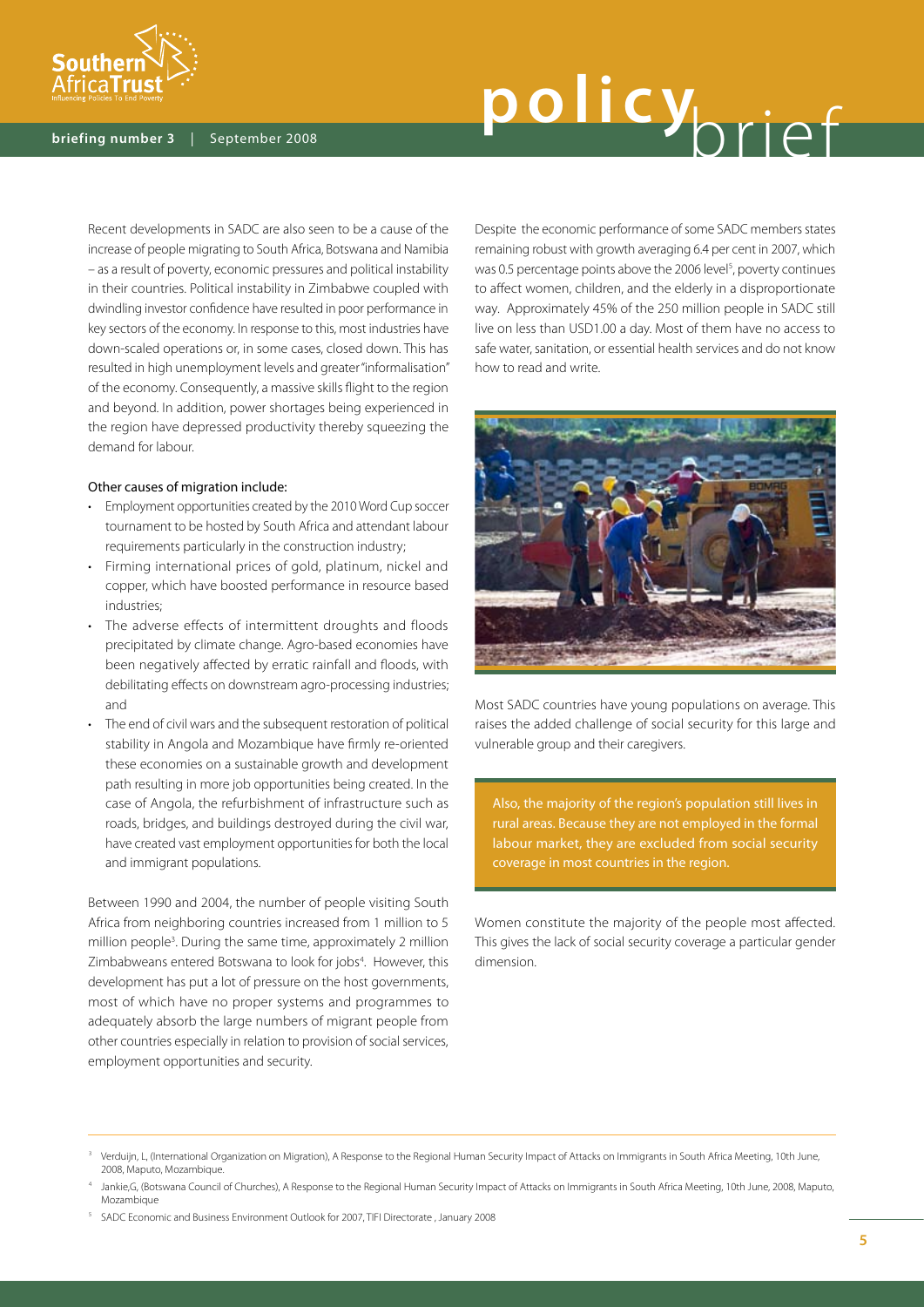

### Africa I rust<br> **prificencing Policies** To End Poverty<br> **briefing number 3** | September 2008

Efforts to develop comprehensive social security systems within SADC are generally being hampered by economic factors such as limited productivity, persistently high inflation rates, high and increasing informal sector employment, extremely high levels of income inequality, very low life expectancy, somewhat high birth rates, divergent patterns of retirement provisions, and serious governance weaknesses facing emerging democracies with weak subsystems for public administration<sup>6</sup>. Weak and undeveloped systems of governance pose enormous challenges to efficient administration<sup>7</sup>. The high levels of unemployment and underemployment, as well as the inadequacy of current labour and social protection standards, mean that social protection in the region is very weak<sup>8</sup>.

The possibility of addressing cross border migration in relation to access to, and portability of, social protection benefits may seem farfetched but it is crucial to explore different ways of developing a comprehensive social security system for the region.

### **The challenges faced by migrant workers**

Migration is a highly charged issue particularly in relation to labour – in most parts of the world.

Migrants have, in one way or another, been viewed as a threat by the host society in terms of competition in accessing jobs and social amenities or as criminals or terrorists<sup>9</sup>.

Other problems include exploitation of vulnerable migrants who are afraid to report violations of their rights by employers; undermining of labour laws since irregular migrants are used to undercut local workers, and growing hostility towards migrants often leading to violence against them.

This has exposed migrants to various forms of abuse, exploitation, discrimination and xenophobia. The most affected are women.



Many female migrants are illiterate and unskilled and often have limited knowledge about and access to information regarding their rights. Hence, women migrant workers face a triple vulnerability: as women, as foreigners, and as unskilled workers. They are often exposed to abuse and exploitation such as social isolation, sexual harassment, and sexual and physical violence.

Although governments, research institutions, labour organizations, business and civil society are attempting to weigh the costs and benefits of labour migration and to formulate appropriate regional policy responses, the process is taking place within a politically charged atmosphere characterised by growing hostility towards foreigners in the region.

<sup>7</sup> Ibid.

<sup>6</sup> Fultz, E. and Pieris, B. Social security schemes in southern Africa: An overview and proposals for future. Development ILO/SAMAT 1999, pp. 7-12.

<sup>&</sup>lt;sup>8</sup> Olivier, M. Regional social security: Are innovative developments in southern Africa relevant to the European experience? Paper presented at the EISS (European Institute of Social Security) Annual Conference, Bergen, Norway (unpublished paper, September 2001).

<sup>9</sup> Chipangula, Eunice, need for concerted efforts in migration management, Wednesday, October 24, 2007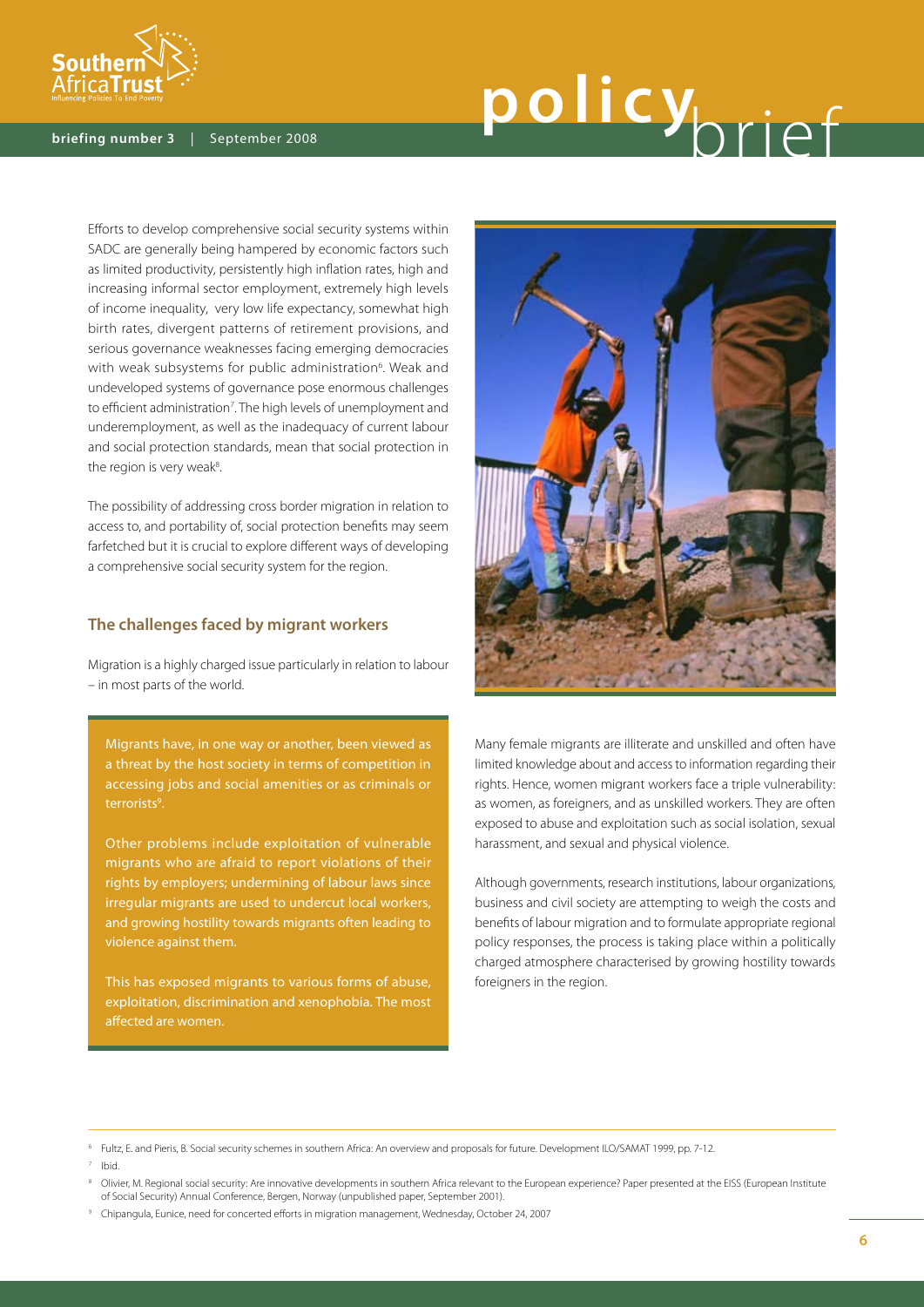

### **policy Policies To End Poverty**<br>briefing number 3 | September 2008<br>briefing number 3 | September 2008



### **Regional portability and access of social benefits: key issues**

The increasing labor mobility within SADC raises questions about social protection for migrant workers. It seems that given the atypical lifecycle of migrant workers, they require special provisions with regard to the various instruments for social security. Although many regional migrants probably leave their home country with no intention to return, a significant share of them in fact decide not to permanently stay in their host country and eventually return to their country of origin. The current return migration ratio for countries of the Middle East and North Africa (MNA)<sup>10</sup>, for example, suggests a rate of well above 30 percent. With improvements in communication and transportation, the temporary movement between SADC countries – and return migration – is likely to increase.

SADC governments of host countries and countries of origin may want to encourage return migration of temporary migrants for various reasons. Home (or migrant sending) countries may see return migration as highly beneficial for their development, essentially through remittances of production factors, including investment capital, return of human capital, and transfer of knowledge and skills. However, the lack of portability of long term social security benefits hinders return migration. After paying contributions to the social security system of the host country for several years, many migrants are incentivized not to return home by the potential loss of these contributions.

In most southern African countries, the national law of the host country or bilateral agreements between the host and the home country do not include provisions that allow the migrant worker to keep the social security entitlements she accrued during her stay in the host country. She loses a substantial amount of the income earned while working in the host country. Such an income loss might very likely prevent the migrant from returning to her home country.

Governments of the host (or migrant-receiving) countries in SADC may support return migration to stress the temporary nature of migration for political reasons. Temporary migration is already under discussion in the SADC protocol on the free movement of people. However, a migrant worker who is certain of returning to his home country at some point but may not be able to keep his benefits and therefore has a strong incentive to avoid paying social security contributions during his stay in the host country. In consequence, such migrant workers may seek to participate in the informal sector of the host country instead of the formal sector, making their economic activity extremely difficult to monitor and regulate. Enhancing the portability of long-term social security benefits may therefore be a very useful tool for host countries to encourage migrants to participate in the formal sector and discourage irregular migration.

### **Current social protection systems in SADC**

Although some SADC member states have developed social security systems, these have remained at different levels of development as far as the provision of social protection is concerned. The landscape reveals that the few social protection schemes that exist are disjointed, fragmented and offer only basic social protection – and are not yet portable within the region.

<sup>10</sup> Robert Holzmann, Johannes Koettl and Taras Chernetsky; Social Protection, Human Development Network, The World Bank, Sept. 2005.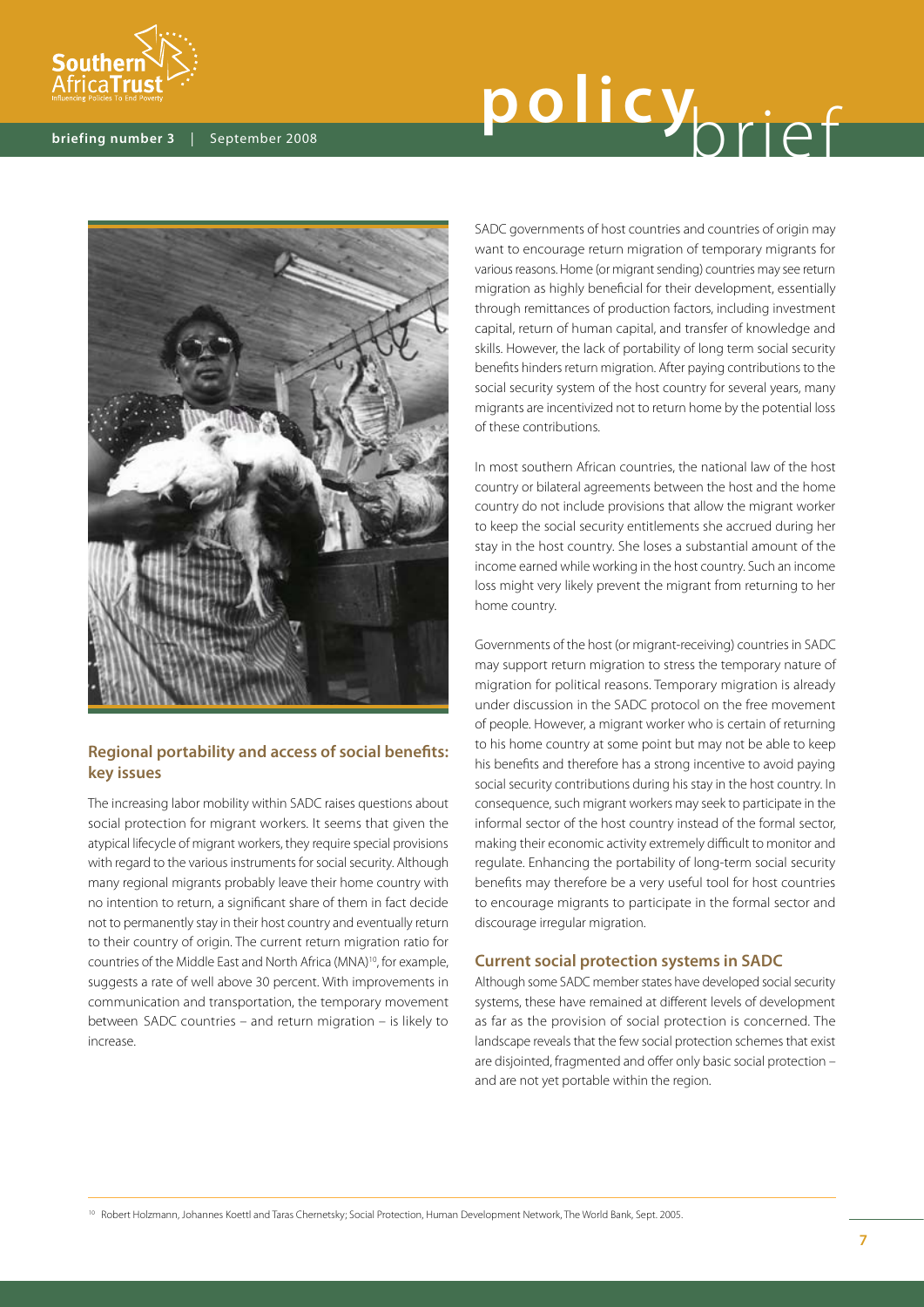



### *Table 3: Social security systems in Southern Africa: a Comparative Assessment*

| <b>Type of Scheme</b>                                                       | <b>Contingencies</b>          | <b>Botswana</b> | esotho- | <b>Malawi</b> | Mauritius | Mozambique | Namibia  | South Africa | Swaziland | Tanzania | Zambia   | Zimbabwe |
|-----------------------------------------------------------------------------|-------------------------------|-----------------|---------|---------------|-----------|------------|----------|--------------|-----------|----------|----------|----------|
| <b>Mandatory Savings Schemes</b><br>(Mainly by national provident<br>funds) | Old Age                       |                 |         |               |           |            |          |              | X         | $\times$ | $\times$ |          |
|                                                                             | <b>Disability</b>             |                 |         |               |           |            |          |              | $\times$  | X        | $\times$ |          |
|                                                                             | Death                         |                 |         |               |           |            |          |              | X         | X        | $\times$ |          |
| <b>Non-Contributory Schemes</b>                                             | Old Age                       |                 |         |               | $\times$  |            | $\times$ | $\times$     |           |          |          |          |
|                                                                             | <b>Disability</b>             | X               |         |               | X         |            | X        | X            |           |          |          |          |
|                                                                             | <b>Foster Care (Children)</b> |                 |         |               |           |            |          | $\times$     |           |          |          |          |
|                                                                             | Widowhood                     |                 |         |               | X         |            |          |              |           |          |          |          |
|                                                                             | <b>Orphans/Child Support</b>  |                 |         |               | $\times$  |            |          | $\times$     |           |          |          |          |
|                                                                             | <b>War Veterans</b>           | X               |         |               |           |            | $\times$ |              |           |          |          |          |
| <b>Social Insurance</b>                                                     | Old Age                       |                 |         |               | X         | $\times$   |          |              |           | $\times$ | $\times$ | $\times$ |
|                                                                             | <b>Disability</b>             |                 |         |               | X         | X          |          |              |           | X        | $\times$ | X        |
|                                                                             | Survivorship/Death            |                 |         |               | X         | $\times$   | X MSD    | X UIF        |           | $\times$ |          | $\times$ |
|                                                                             | <b>Sickness</b>               |                 |         |               |           | $\times$   | X MSD    | X UIF        |           | X        | $\times$ |          |
|                                                                             | Unemployment                  |                 |         |               |           |            |          | X UIF        |           | $\times$ | $\times$ |          |
|                                                                             | Maternity                     |                 |         |               |           |            | X MSD    | X UIF        |           | $\times$ | X        |          |
|                                                                             | Adoption                      |                 |         |               |           |            |          | X UIF        |           | X        | X        |          |

*Note: X denotes the existence of a scheme: Source: Transforming the Present – Protecting the Future, Chap. 15: Social Security within a Regional Context, p151 – Consolidated Report. Note: MSD - stands for Maternity leave, Sick leave and Death benefits Fund. UIF - Unemployment Insurance Fund.*

Table 2 shows that several SADC countries have social assistance schemes, some of which migrant workers, depending on their resident status in the country, may have access to – such as disability, death and sickness. Portability of these benefits across the region can apply but not to non-contributory schemes.

In some countries, like South Africa, migrant workers can not access UIF. Although social protection systems in some countries like Botswana, South Africa and Mauritius cover, to some extent, the poor, particularly destitute members of society who are unable to meet their basic needs such as food, shelter, education and health and the most vulnerable in society, the rest of the region's social security systems remain underdeveloped.

Most countries in the region rely too heavily on social insurance as a social protection instrument. However, social insurance is only oriented towards protecting workers in formal employment. Under this system, the people that benefit from social security are only those who are employed in the formal sector, leaving the majority of the population excluded from social security provisions. For example, in Tanzania the existing social insurance schemes are said to cover only 5.4 per cent of the labour force of 16 million people<sup>11</sup>. The picture is not much different in many other southern African countries.

11 National Social Security Policy (Ministry of Labour, Youth Development and Sport, Dar-es-Salaam, 2003), para 2.1.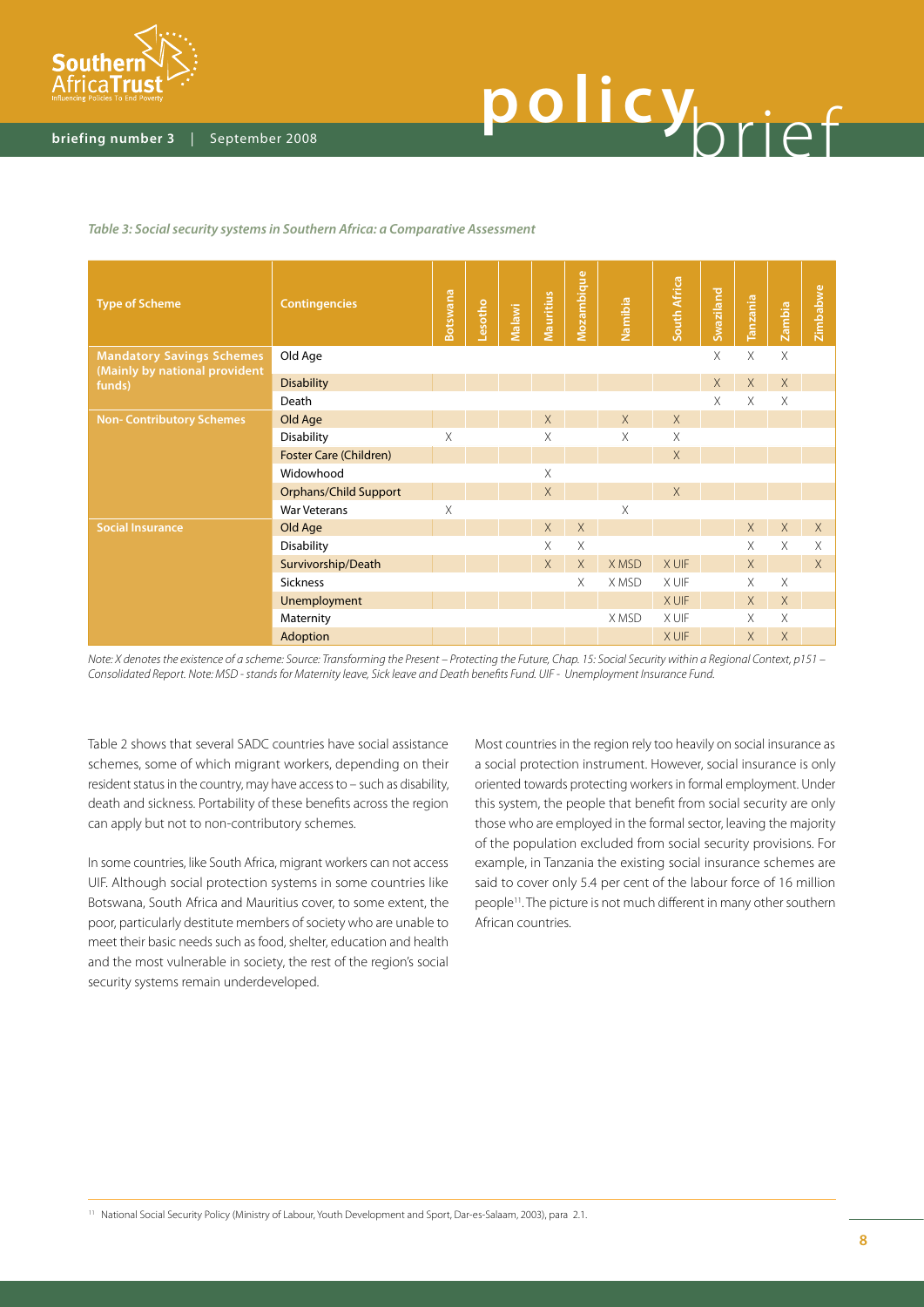

### AfricaTrust  $\cdot$  **briefing number 3** | September 2008<br>briefing number 3 | September 2008

In cases where non-contributory schemes are available, a heavy reliance on general tax revenues strains government finances, keeping benefits at low levels in most countries. Social security payments are not adequate to meet basic needs.

Those in the formal sector who have to provide – either directly or indirectly – the economic basis for successful social security programmes, whether it be through their direct contributions to social insurance schemes or through their contributions to tax-based social assistance programmes, often constitute a small and in some cases a declining percentage of the total population. In fact, this type of cover is often further limited in that only certain categories of the formally employed, such as government employees, benefit from social security schemes set up to deal with particular contingencies<sup>12</sup>. The impact is that large segments of the population – in most cases the majority of the population – have no social security coverage from the formal system.

Increasingly, social security systems are being forced to contend with the increasing economic and labour market pressures in the formal and informal sectors.

This puts complex demands on the SADC governments. The nature of the interface between economic and labour developments and social security imperatives depends largely on the economic status of a country<sup>13</sup>. For example Zambia, Tanzania, Mozambique, Malawi and Lesotho, in which there is significant economic growth, there are no serious efforts to absorb increases in the labour force, let alone at a pace that would address the backlog of existing unemployment and underemployment. Countries like South Africa, Namibia, Botswana and Angola, which are endowed with substantial economic rents and resources, have to contend with increasing numbers of poor people and rising inequality.

### **Options for social protection for migrants workers**

According to Robert Holzmann, Johannes Koettl and Taras Chernetsky, in their 2005 report on portability regimes of pension and health care benefits for international migrants: an analysis of issues and good practices, there are four regimes of social protection that can allow for access of migrants to social protection in the host country and the portability of entitlements back to the home country:



*Access to social security benefits and advanced portability regulated by bilateral agreements between the migrant-sending and receiving country:* 

With bilateral agreements in place, migrant workers should not encounter, in principal, any discrimination with regards to social security benefits, and transferability of acquired rights should be guaranteed. Nevertheless, not all bilateral social security agreements cover all benefits, so the degree of portability may vary within this model.

### *Access to social security benefits in the absence of bilateral agreements:*

In this case, the national social law of the migrant-receiving country alone determines if and how benefits can be accessed after the return to the home country. In addition, the national social law of the migrant-sending country may grant benefits to returning migrants. This is obviously a broad category with a varying quality of portability, as the national social law varies greatly across countries. Most legal migrants who do not benefit from bilateral agreements fall under this category.

 $12$  Ibid.

<sup>&</sup>lt;sup>13</sup> Mhone,G, in Social Protection in SADC: An Integrated and Inclusive Framework, CICLASS and Institute of Development and Labour Law ,UCT, 2004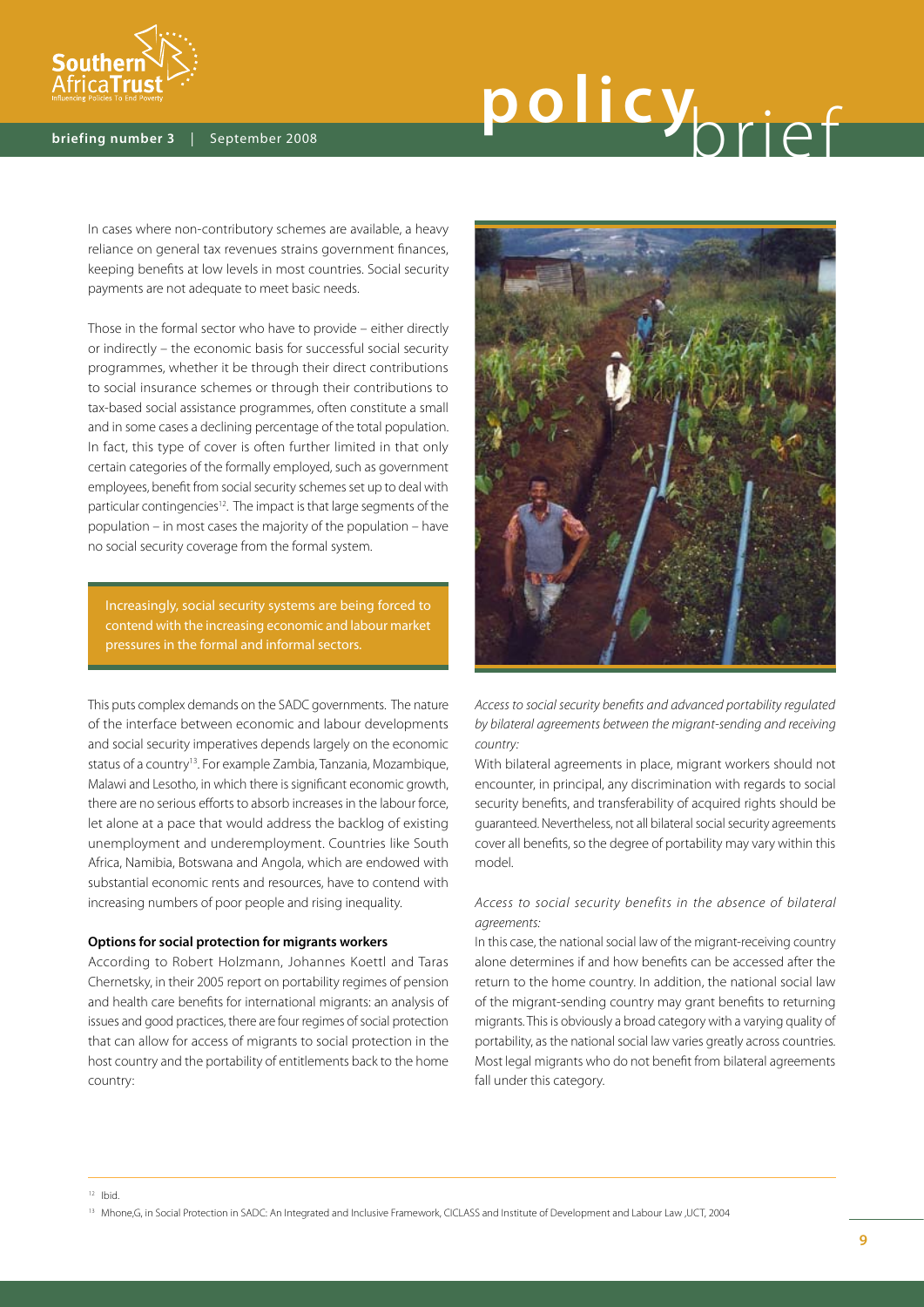

### Africa Trust<sup>ry</sup><br>
briefing number 3 | September 2008<br>
briefing number 3 | September 2008



### *No access to portable social security benefits:*

Migrants cannot, even on a voluntary basis, contribute to long-term benefits like old-age pensions in the host country. Access to shortterm benefits like health care might be granted, but no provisions for the portability of those short-term benefits exist. The reason why this constitutes a separate regime is that in fact it allows migrants to make provisions for long-term benefits elsewhere, like participating in old-age pension plans from private insurance companies or the public pension system of their home country.

### *Undocumented but legal migrants who participate in the informal sector of the host country:*

These migrants have very limited access to social protection, if at all, and typically have no acquired and portable rights to longterm benefits.

In SADC, these regime options are not available. The scope and reach of the social benefits to incorporate remains too uncoordinated across the region to take account of the special needs of migrant workers. Most SADC countries grant full equality of treatment to third country nationals only after awarding them long-term or permanent residence status. The requirements for permanent status, though, vary across the region.

SADC countries have not negotiated bilateral social security agreements to enhance the cooperation between the social security authorities of the countries involved and to ensure the adequate portability of contributions and entitlements of migrant workers and their families.

This is a policy gap that should be high on the agenda of SADC in order to protect people, especially given the increased movement of labour across national borders due to regional integration.

An example of such an arrangement is Morocco, which has concluded various bilateral social security agreements with a number of European countries on the transferability of pensions and health benefits. Morocco recently signed a multilateral Euro-Mediterranean agreement with the European Union (EU), which includes farreaching stipulations on the portability of social security entitlements for Moroccan migrants who work and live in the EU<sup>14</sup>. Moroccan migrants are mainly going to Europe, and France is by far the most important host country for Moroccan migrants. The return rate of Moroccan migrants from, for example, Germany back to their home country is more than 50 percent.

Another example is the Philippines, one of the main migrant labour suppliers in Asia with an extensive overseas community throughout the world. The Philippine government pursues an active emigration policy to place its migrant workers in various countries around the world<sup>15</sup>. The government seeks cooperation with its main migrant-receiving countries (the United States, Saudi Arabia, Malaysia, Canada, and Japan) but at the same time also tries to foster transnational ties between its overseas communities and the home country. Two examples of that effort are to offer continuous coverage under the Philippine social security system while staying abroad, and to conclude bilateral social security agreements with the main destination countries for Philippine migrants.

SADC member states should ensure that such bilateral arrangements are negotiated and developed within a comprehensive regional social protection framework.

<sup>14</sup> Robert Holzmann, Johannes Koettl and Taras Chernetsky; Social Protection, Human Development Network, The World Bank, Sept. 2005.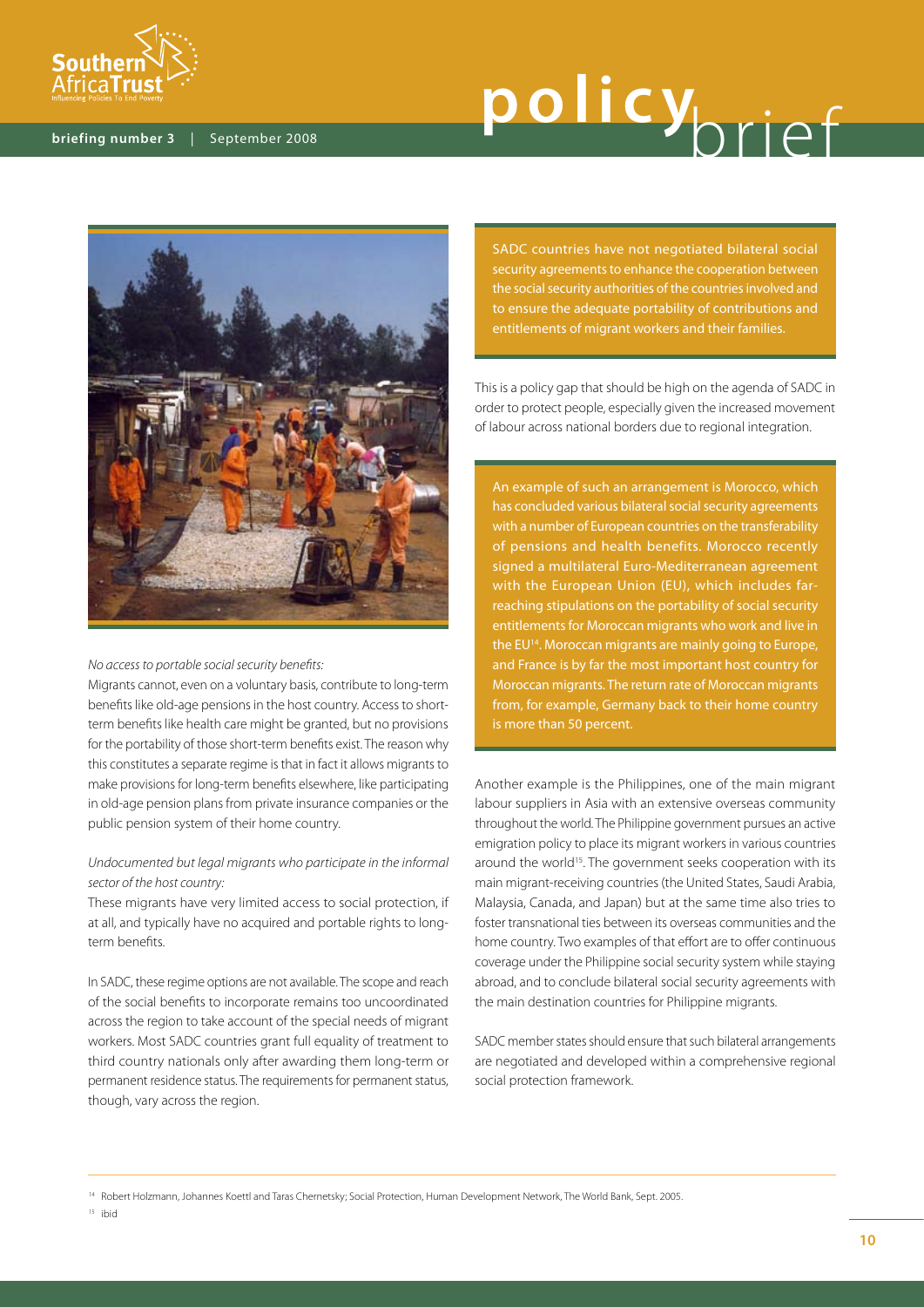

### Africa Trust<br> **princencing Policies** To End Poverty<br> **briefing number 3** | September 2008



### **Policy Recommendations**

### **Developing a comprehensive approach to social security in SADC**

Deeper regional integration in SADC, boosted through the proclamation of a free trade area in August 2008 and a SADC Customs Union planned for 2010, will be accompanied by an increase in cross border labour migration.

Notable in the SADC Charter of Fundamental Social Rights is the objective to achieve development and economic growth, alleviate poverty, enhance the standard and quality of life of the peoples of southern Africa and support the socially disadvantaged through regional integration. Such an objective must include developing viable social protection measures and structures throughout the region. Regional collaboration is essential to achieve consensus on the principles and values that inform measures to support worker mobility, rights and conditions across the SADC region.16

Bilateral agreements should be explored to ensure access and portability of social benefits by migrant workers.

With these bilateral agreements in place, migrant workers should not encounter legal discrimination on social security benefits and the portability of social benefits should be guaranteed. However, a comprehensive regional social protection framework is required to ensure proper coordination and harmonization of social security systems across the region.

The implementation of such a regional framework would need to take into account the need for macroeconomic convergence across the region focusing on currency convertibility, alignment and/or stability.

In order to address specific labour migration concerns in line with SADC's and the New Partnership for Africa's Development (NEPAD) agendas, the ILO is establishing an African Labour Migration Policy Initiative aimed at assisting countries to develop policy frameworks and effective practical structures and mechanisms. Particular emphasis will be on improving data on actual conditions and needs, identifying model practices, building capacity to manage the relevant issues, and providing technical assistance to tripartite partners – both at national and regional levels. SADC should explore synergies with such efforts.

The ILO has also been considering the development of a comprehensive foreign employment policy to manage the outflow of migrant labour from most developing countries. Similarly, many host countries stress their need for comprehensive immigration policies that would help manage irregular inflows and reduce unregulated employment of migrants. Until now, little research, data collection or elaboration of frameworks necessary for the development of effective national policies has been done at national or regional levels.

<sup>16</sup> Taylor, V. Social Protection Challenges in Southern Africa, No.2, 2001.